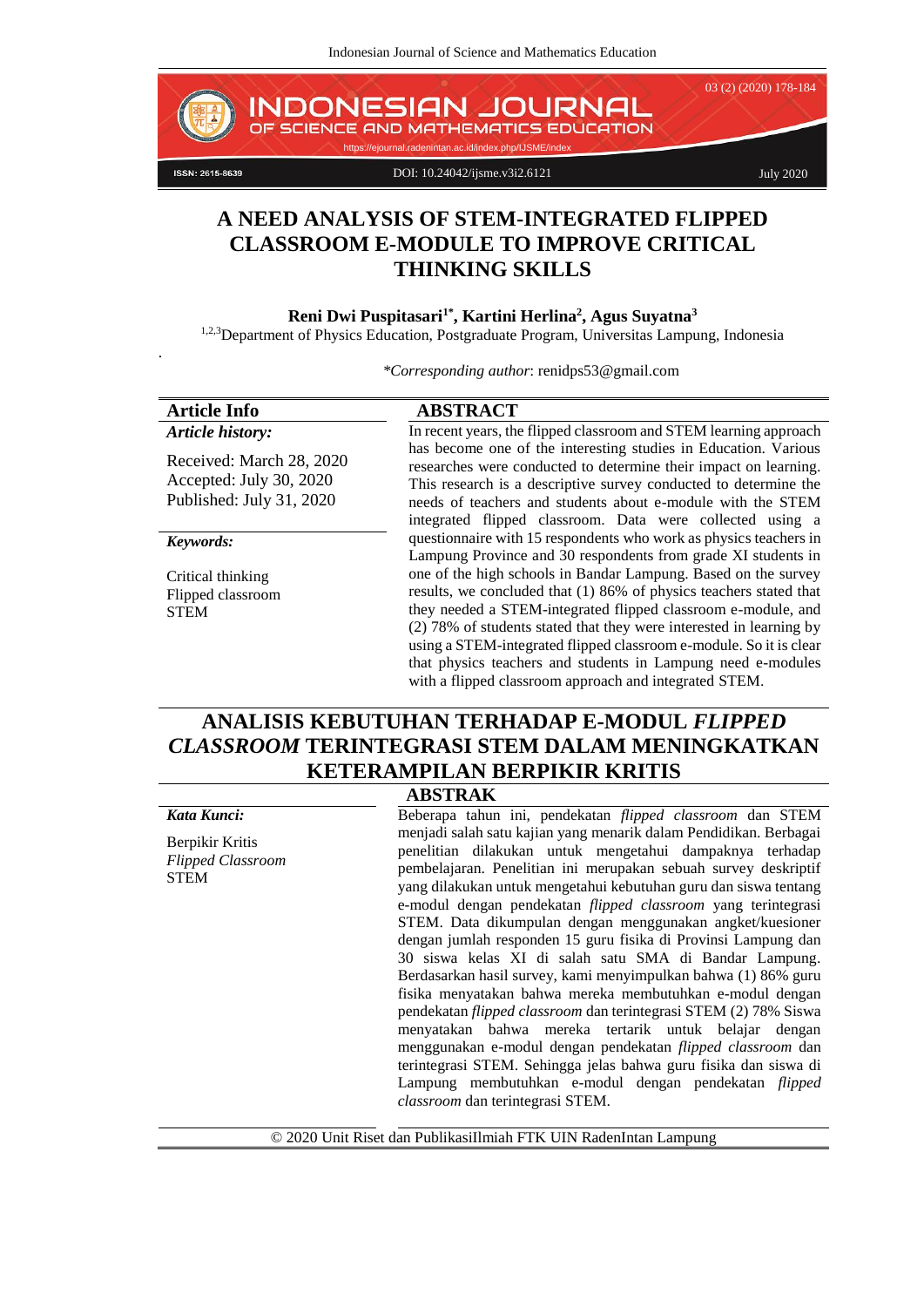### **1. INTRODUCTION**

One of the challenges of education in this era is building 21st century skills. These skills are known as information & communication technology literacy skills, critical thinking skills, problem solving skills, effective communication skills, and collaborate skills. 21st Century skills develop all types of thinking skills from the most basic to the level of critical thinking skill [1]–[5]. 2013 curriculum requires teachers to use a scientific approach in learning, so that in the learning process, students are required to go through the process of observing, asking, trying, associating, and communicating. [6]–[9]. The use of a scientific approach can make students become interested in learning if it is helped by the use of interesting media, such as interactive module.

The application of a learning approach that is not accompanied by the application of an appropriate learning model will not have a maximum effect on student achievement [10]–[13]. Especially in subjects that are considered difficult, such as physics, which emphasizes calculating skills [14]. This is indicated by the learning outcomes in physics subject which tend to be low and below the minimum standard. The use of teaching media is an alternative to improve critical thinking skills [15]. Teaching materials that are preferred by teachers and students are electronic teaching materials that are practical and easy to use [16]. One of the teaching materials that are often used in school is the school printed module and school printed books, so it is necessary to have an electronic and easyto-use teaching material.

Along with the development of technology and the increasing use of electronics, smartphones that are getting more sophisticated from year to year can become a medium of learning. Thus, the use of electronic teaching materials such as e-modules which are practical and easy to use tends to attract students and teachers more.[15]. Based on preliminary research, the need for e-module teaching materials that use smartphones reaches a percentage of 86%. The tendency of students to use cellphones makes students more interested in e-modules rather than print modules. Based on student responses about the teaching materials used, the teacher only provides printed teaching materials such as printed books, study sheets, and printed modules, so that students are less interested in learning which causes low learning outcomes [17]. In other words, students' skills in critical thinking are also weak [18].

The advantages of e-module compared to print module are that it is more interactive, not only displaying images but also audio, video, and animation, equipped with formative quizzes, and can be accessed via smartphones. [19]. Learning using e-modules is more flexible, because it can be accessed anywhere. This advantage helps students to be more active and independent [20]. The use of e-modules which are developed with the flipped classrom approach makes this e-module more special than other e-modules.

It is believed that the use of e-modules with a flipped classroom approach that is integrated with STEM will attract students' interest, because in STEM, there is an integration of science, technology, engineering, and mathematics which will make emodule more attractive. This e-module includes science that prioritizes analysis of natural phenomena, the use of technology such as experiments using Phet Simulation that is more practical and easier than the laboratory activites, engineering activities such as designing simple tools that can foster conceptual understanding and critical thinking skill [21], while mathematics in the e-module contains questions and evaluations because physics learning cannot be separated from calculations [22]. Learning that is integrated with STEM can improve student memory The types of questions given to students are in the form of questions that can train and measure critical thinking skills, this not only affects students' thinking skills, but also explores students' potential to be more independent in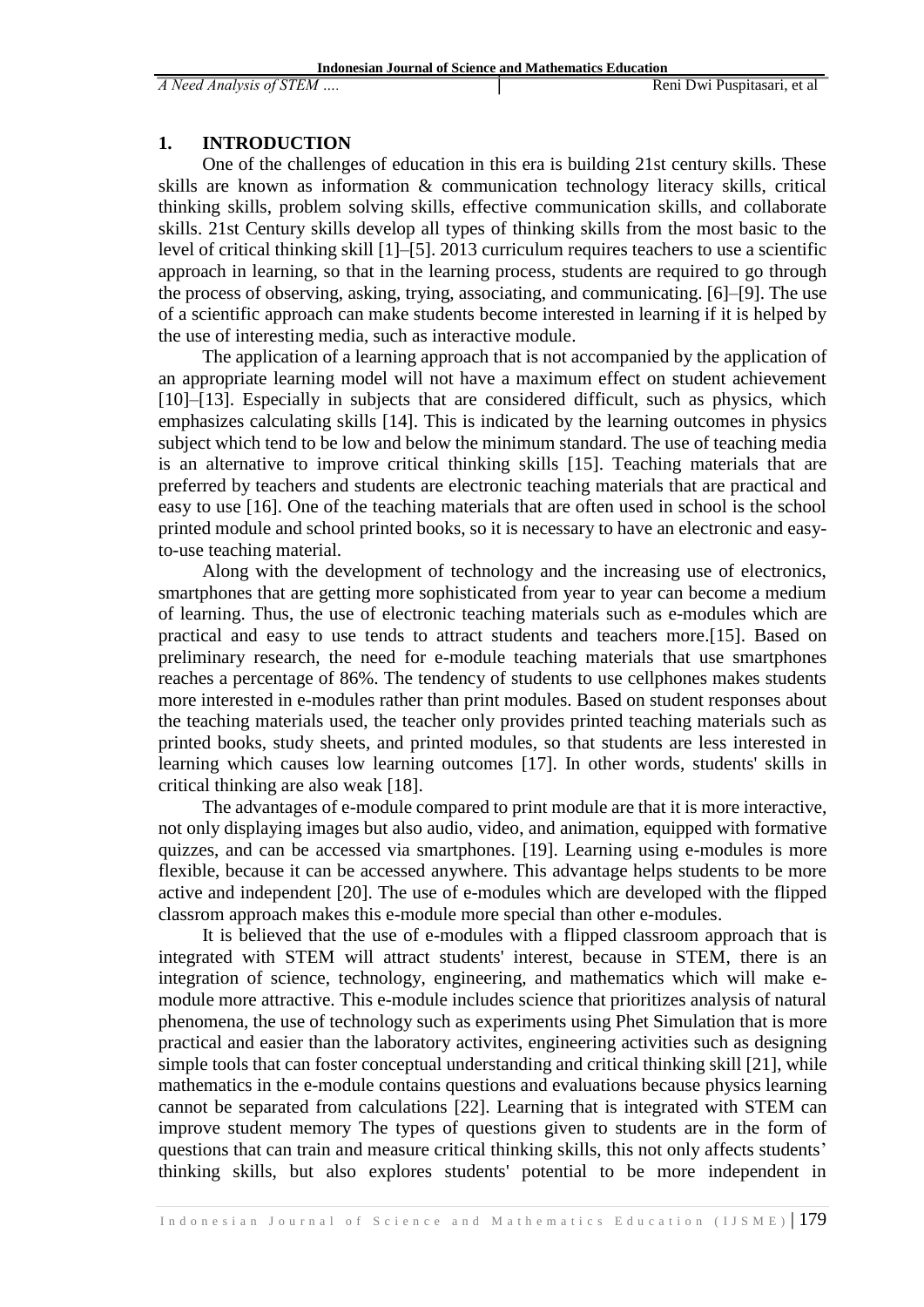learningmake students have independent and critical thinking skills in understanding concepts [23], [24].

# **2. METHOD**

The method in this research is a descriptive survey with data collection methods using a questionnaire conducted online (google form). The sample in this study amounted to 15 physics teachers in Lampung Province and 30 high school students in one of the schools in Bandar Lampung, teachers and students were presented with various questions regarding the need for electronic teaching materials that were practical and easy to use. The questions in the questionnaire are intended to see the need for teaching materials that can improve critical thinking skills. This questionnaire contains questions with the type of Likert scale rating which has criteria (4) Very necessary, (3) necessary, (2) fair, (1) unnecessary [25]. The response data obtained were then analyzed using quantitative descriptive analysis and presented as a percentage (%).

# **3. RESULTS AND DISCUSSION**

Based on the results of the questionnaire analysis, the teacher stated that e-module using the STEM-integrated flipped classroom approach to improve critical thinking skills is needed. Several teachers also gave input that this e-module should contain a variety of interesting learning content, such as videos, animations, and illustrated pictures. Besides, this e-module also contains all STEM stages.

Advances in technology make education even more in need of teaching materials that are easy to use and effective. Table 1 is the data from the analysis of the needs of teachers and students.

|                | Filipped Classitooni Approach                                    |                      |            |
|----------------|------------------------------------------------------------------|----------------------|------------|
| N <sub>0</sub> | <b>Rated Aspect</b>                                              | Conclusion           | Percentage |
|                | Teaching material used in school                                 | Printed book/printed |            |
| 1              |                                                                  | module/printed       | 75%        |
|                |                                                                  | student worksheet    |            |
| 2              | The attractiveness of printed teaching materials                 | Less attractive      | 43%        |
| 3              | Student learning outcomes                                        | Low                  | 45%        |
| $\overline{4}$ | Electronic teaching materials                                    | Very needed          | 84%        |
| 5              | E e-modules                                                      | Needed               | 86%        |
| 6              | Practicality of e-modules                                        | Practical            | 73%        |
| 7              | E-module containing videos about physics                         | Needed               | 73%        |
| 8              | Contains interesting images                                      | Needed               | 66%        |
| 9              | Equipped with various charts                                     | Needed               | 46%        |
| 10             | Contains learning topics                                         | Needed               | 73%        |
| 11             | There is a competency test in the e-module                       | Needed               | 53%        |
| 12             | Equipped with study instructions / instructions for use          | Needed               | 66%        |
| 13             | E-modules must use clear, effective, and unambiguous             | Needed               | 73%        |
|                | language                                                         |                      |            |
| 14             | E-module should provide practicum simulation                     | Needed               | 73%        |
| 15             | The students' low critical thinking skills                       | Low                  | 36%        |
| 16             | Questions/ Exercise that can measure critical thinking<br>skills | Needed               | 76%        |

**Table 1.** Results of A Questionnaire on Teacher Needs About E-modules Using The STEM Integrated Flipped Classroom Approach

Based on Table 1, it was known that the teacher's response to the need for e-module teaching material reached a percentage of 86%, which means that teachers really need teaching material in the form of e-module. Completeness of student learning outcomes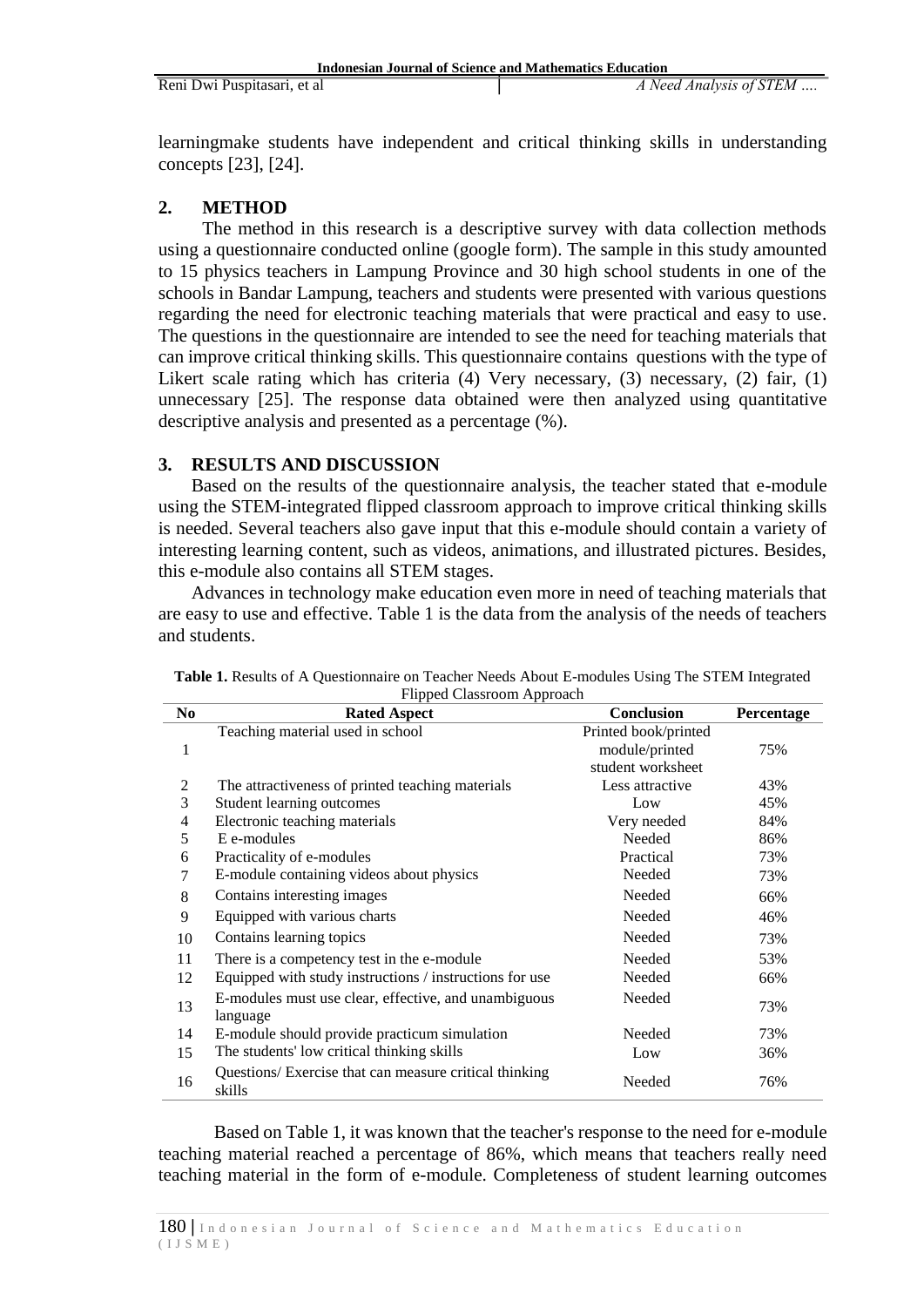| <b>Indonesian Journal of Science and Mathematics Education</b> |                             |  |  |
|----------------------------------------------------------------|-----------------------------|--|--|
| A Need Analysis of STEM                                        | Reni Dwi Puspitasari, et al |  |  |

only reached 45% with low criteria. The low of student learning outcomes were one of the triggers for the need for new teaching materials that are practical and effective to improve critical thinking skills. Teachers expected an e-module that contains video content about physical phenomena, contains pictures, graphics, contains exercises, contains short material, contains competency tests, study instructions, and uses language that is easy to understand. Based on the questionnaire it was also known that the low critical thinking skills of students reached a percentage of 36% with low criteria. Based on 21st century skills, one of the learning outcomes is that students must have critical thinking skills, so, the e-module teaching media must be complemented with questions that can train critical thinking skills.

The results of student responses related to the need for e-modules to improve critical thinking skills show that students really need electronic teaching materials that are practical and easy to use, these results can be seen in Table 2.

| N <sub>0</sub> | <b>Table 2.</b> The Results of Buddhi Responses Related to The Field for BTEM Hitegrated E module<br><b>Statements</b> | Conclusion                                                | Percentage |
|----------------|------------------------------------------------------------------------------------------------------------------------|-----------------------------------------------------------|------------|
| 1              | Teaching materials used by the teacher                                                                                 | Printed book, student<br>worksheet, power point           | 67%        |
| $\overline{2}$ | The need for easy-to-use teaching media                                                                                | Needed                                                    | 75%        |
| 3              | Electronic teaching media is needed                                                                                    | Needed                                                    | 83%        |
| $\overline{4}$ | A practical e-module is required                                                                                       | Needed                                                    | 78%        |
| 5              | Expected e-module design                                                                                               | Interesting and contains video<br>about physics phenomena | 78%        |
| 6              | Contains interesting images                                                                                            | Needed                                                    | 74 %       |
| 7              | Equipped with various charts                                                                                           | Needed                                                    | 63 %       |
| 8              | Equipped with exercises                                                                                                | Needed                                                    | 78 %       |
| 9              | Contains short material                                                                                                | Needed                                                    | 78%        |
| 10             | Contains competency test                                                                                               | Needed                                                    | 65%        |
| 11             | Equipped with study instructions                                                                                       | Needed                                                    | 82,7%      |
| 12             | Use easy-to-understand                                                                                                 | Needed                                                    | 75%        |
| 13             | Contains practice simulations                                                                                          | Needed                                                    | 67%        |
| 14             | Contains questions to train critical thinking<br>skills                                                                | Low                                                       | 36%        |
| 15             | Exercises to measure and practice critical<br>thinking skills                                                          | Needed                                                    | 82%        |

**Table 2.** The Results of Student Responses Related to The Need for STEM Integrated E-module

Based on Table 2, the results of the student needs analysis on e-modules state that, so far teachers have only used printed teaching materials in the form of student worksheets and printed books, while the media used are only Power Points, teachers have not used electronic-based media such as e-modules. The student's need for teaching media reaches 75%, which means that electronic teaching media is needed because it is easy and practical to use at any time. The media design needed by students includes content in the form of videos, contains interesting pictures, graphics, contains short material, contains competency tests, contains learning instructions, uses language that is easy to understand, and contains practical simulations. At the point of students' critical thinking ability, it only reached a percentage of 36% which means it is still low. The low ability of students to think critically is one of the reasons for the low student learning outcomes, so that an effective question is needed to train students' critical thinking skills.

The use of technology to support learning creates motivation for teachers and students. Based on the results of teacher and student responses regarding the use of emodule, we found that teachers and students need e-module because e-module was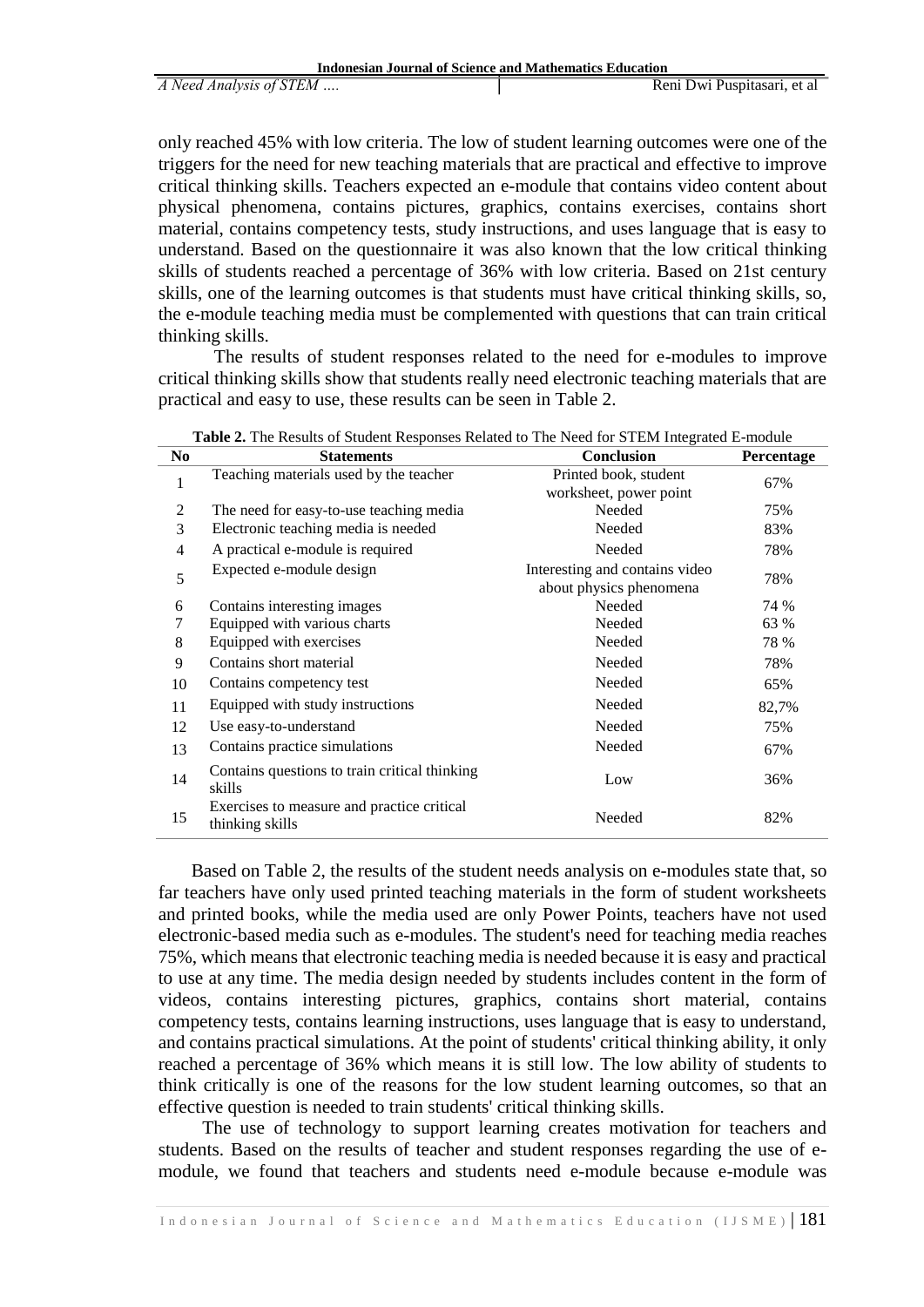considered easy to use and practical. In the use of teaching materials in school teachers only used printed modules that are not interactive. The practicality of e-module for teachers is one of the factors that made them to consider replacing printed modules into electronic teaching materials, based on the results of the responses, 78% of teachers stated that they were considering changing the print module to an electronic module, and 73% of students stated that they had an electronic module rather than a print module. The use of technology can increase the efficiency and effectiveness of the learning process [26]–[30]. The advantages of the electronic module compared to the print module are that it is more interactive and able to display images, audio, video and animation and e-module is also equipped with a formative test/quiz that trains students to respond quickly.

The e-module design that is needed by teachers and students is an e-module containing videos that present short videos on physical optics material which is considered a difficult topic. In recent years, Flipped Classroom has become one of the emerging technologies in education and might become the standard of learning practice to encourage students to actively learn. Learning using a flipped classroom involves students to participate actively to deepen the concepts outside the classroom, with no time limit, so that the flipped classroom trains students to be more independent in learning. So, when learning in class begins, students will understand more about the learning topics discussed. [31]. The teachers also believed that e-learning module that are integrated with STEM will be more practical to use. In addition, with STEM, students will have the opportunity to learn by utilizing Science concepts, utilizing Technology, learning to design (Engineering), and applying Mathematics, so that learning will become more memorable.

# **4. CONCLUSION**

Based on the results of the response from the teachers and students' needs analysis, it can be concluded that e-module is an alternative for teachers as an easy and practical teaching media to improve critical thinking skills. 86% of physics teachers stated that they needed a STEM-integrated flipped classroom e-module, and 78% of students stated that they were interested in learning by using a STEM-integrated flipped classroom e-module. So it is clear that physics teachers and students in Lampung need e-modules with a flipped classroom approach and integrated STEM.

# **REFERENCES**

- [1] I. Suarsana and G. . Mahayukti, "Pengembangan e-modul berorientasi pemecahan masalah," vol. 2, no. 2, pp. 264–275, 2013.
- [2] Y. F. Surya, "Penggunaan Model dan Pendekatan Pembelajaran Pendidikan Karakter Abad 21 pada Anak Usia Dini," *J. Obs. J. Early Child. Educ.*, vol. 1, no. 1, p. 52, 2017.
- [3] C. Dasgupta, A. J. Magana, and C. Vieira, "Investigating the affordances of a CAD enabled learning environment for promoting integrated STEM learning," *Comput. Educ.*, vol. 129, pp. 122–142, 2019.
- [4] A. J. Khoiriyah and H. Husamah, "Problem-based Learning: Creative Thinking Skills, Problem-solving Skills, and Learning Outcome of Seventh Grade Students," *J. Pendidik. Biol. Indones.*, vol. 4, no. 2, pp. 151–160, 2018.
- [5] M. A. B. Setambah, N. M. Tajudin, M. F. M. Yaakob, and M. I. M. Saad, "Adventure learning in basics statistics: Impact on students critical thinking," *Int. J. Instr.*, vol. 12, no. 3, pp. 151–166, 2019.
- [6] S. Yani, S. Agus, and W. Ismu, "Pengembangan modul pembelajaran menggunakan learning content development system materi gerak harmonik sederhana,"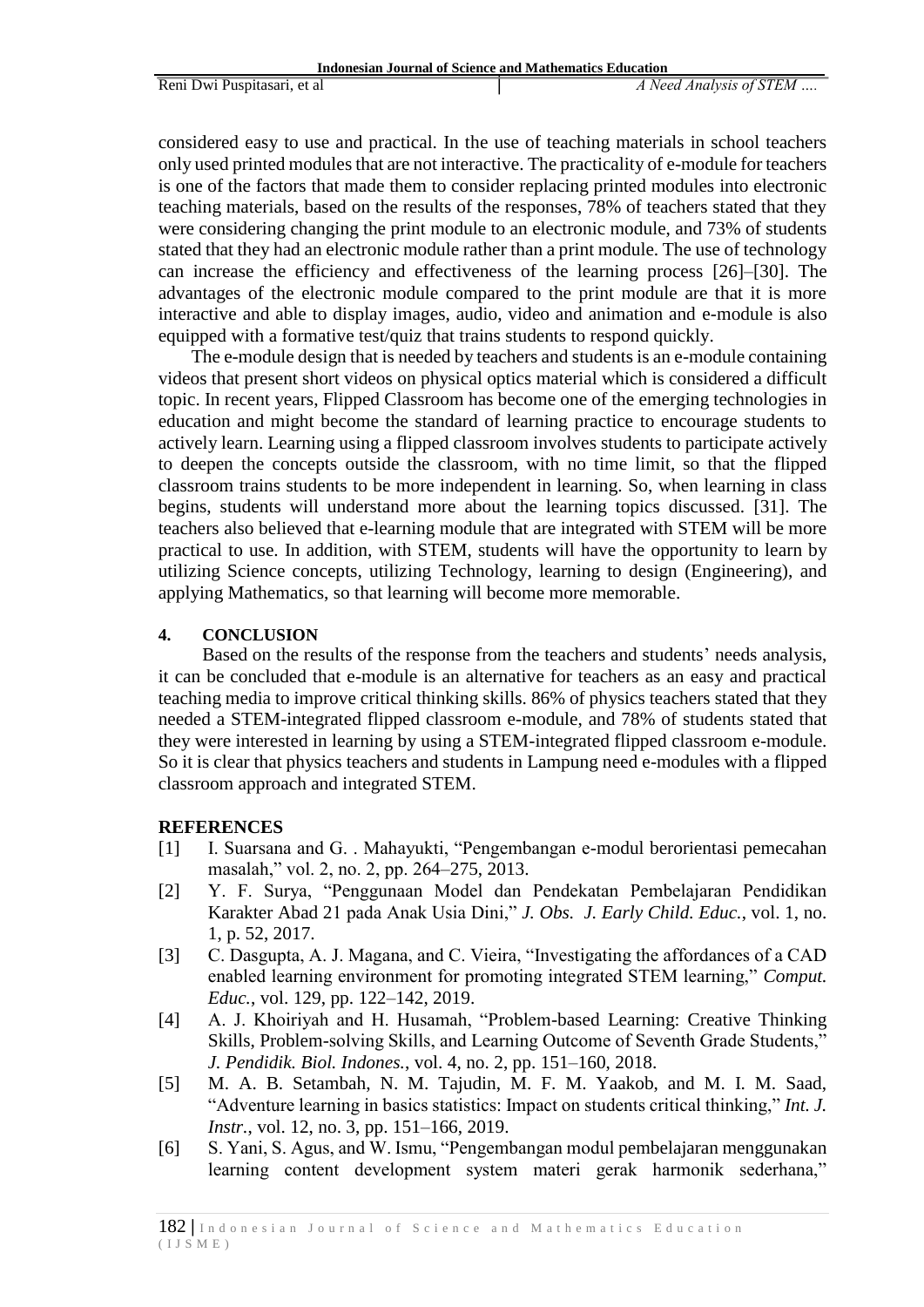*pembelajaran Fis.*, no. 1, pp. 87–99, 2016.

- [7] M. J. S. N. S. M. E. Susilowati, "Pengembangan Pembelajaran Model Discovery Learning Berbantuan Tips Powerpoint Interaktif Pada Materi," vol. 6, no. 2, pp. 130–137, 2016.
- [8] W. Maba, "Teachers' Perception on the Implementation of the Assessment Process in 2013 Curriculum," *Int. J. Soc. Sci. Humanit.* , vol. 1, no. 2, pp. 1–9, 2017.
- [9] M. . Nur and A. Madkur, "Teachers' Voices on the 2013 Curriculum for English Instructional Activities," *Int. J. English Educ.*, vol. 1, no. 2, pp. 119–134, 2014.
- [10] D. Haryani, "Pembelajaran Matematika Dengan Pemecahan Masalah Untuk Menumbuhkembangkan Kemampuan Berpikir Kritis Siswa," *Pros. Semin. Nas. Penelitian, Pendidik. dan Penerapan MIPA*, no. 1980, pp. 121–126, 2011.
- [11] A. Arda, S. Saehana, and D. Darsikin, "Pengembangan Media Pembelajaran Interaktif Berbasis Komputer Untuk Siswa Smp Kelas VIII," *e-Jurnal Mitra Sains*, vol. 3, no. 1, pp. 69–77, 2015.
- [12] A. Gumrowi, "Meningkatkan Hasil Belajar Listrik Dinamik menggunakan Strategi Pembelajaran Team Assisted Individualization melalui Simulasi Crocodile Physics," *J. Ilm. Pendidik. Fis. Al-Biruni*, vol. 5, no. 1, p. 105, 2017.
- [13] D. Ambarwati and A. Suyatna, "Interactive design for self-study and developing students' critical thinking skills in electromagnetic radiation topic," *J. Phys. Conf. Ser.*, vol. 948, no. 1, 2018.
- [14] S. Nur Hadi and A. Juliani Noor, "Keefektifan Kelompok Belajar Siswa Berdasarkan Sosiometri dalam Menyelesaikan Soal Cerita Matematika di SMP," *EDU-MAT J. Pendidik. Mat.*, vol. 1, no. 1, pp. 60–67, 2013.
- [15] K. W. B. Putra, I. M. A. Wirawan, and G. A. Pradnyana, "Pengembangan E-Modul Berbasis Model Pembelajaran Discovery Learning Pada Mata Pelajaran 'Sistem Komputer' Untuk Siswa Kelas X Multimedia Smk Negeri 3 Singaraja," *J. Pendidik. Teknol. dan Kejuru.*, vol. 14, no. 1, pp. 40–49, 2017.
- [16] Danang and Fausih, "Penggunaan E-Modul Interaktif Melalui Pembelajaran Berbasis Masalah Untuk Meningkatkan Pemahaman Konsep Sistem Saraf, Kemampuan Generik Sains Dan Berpikir Kritis.," *J. Pendidik.*, vol. 1, pp. 1–7, 2016.
- [17] B. Hartati, "Pengembangan Alat Peraga Gaya Gesek untuk Meningkatkan Keterampilan Berpikir Kritis Siswa SMA," *J. Pendidik. Fis. Indones.*, vol. 6, pp. 128–132, 2010.
- [18] F. Ririn and M. Mukarramah, "Pembelaran kooperatif tipe think talk write: pengaruhnya terhadap kemampuan berpikirkritis peserta didik SMK SMTI BANDARLAMPUNG," vol. 01, no. November, pp. 263–270, 2018.
- [19] S. Riyadi and Qamar, "Efektivitas E-Modul Analisis Real Pada Program Studi Pendidikan Matematika Universitas Kanjuruhan Malang," *Supremum J. Math. Educ. J.*, vol. 1, no. 1, pp. 26–33, 2017.
- [20] H. El-Senousy and J. Alquda, "The Effect of Flipped Classroom strategy using Blackboard Mashup tools in enhancing achievement and Self– Regulated learning skills of university students," *World J. Educ. Technol. Curr. Issues*, vol. 6, no. 3, p. 144, 2017.
- [21] S. Han, R. Rosli, M. M. Capraro, and R. M. Capraro, "The effect of Science, technology, engineering and mathematics (STEM) project based learning (PBL) on students' Achievement in four mathematics topics," *J. Turkish Sci. Educ.*, vol. 13, no. Specialissue, pp. 3–30, 2016.
- [22] W. E. Dugger, "Evolution of STEM in the United States," *6Th Bienn. Int. Conf.*